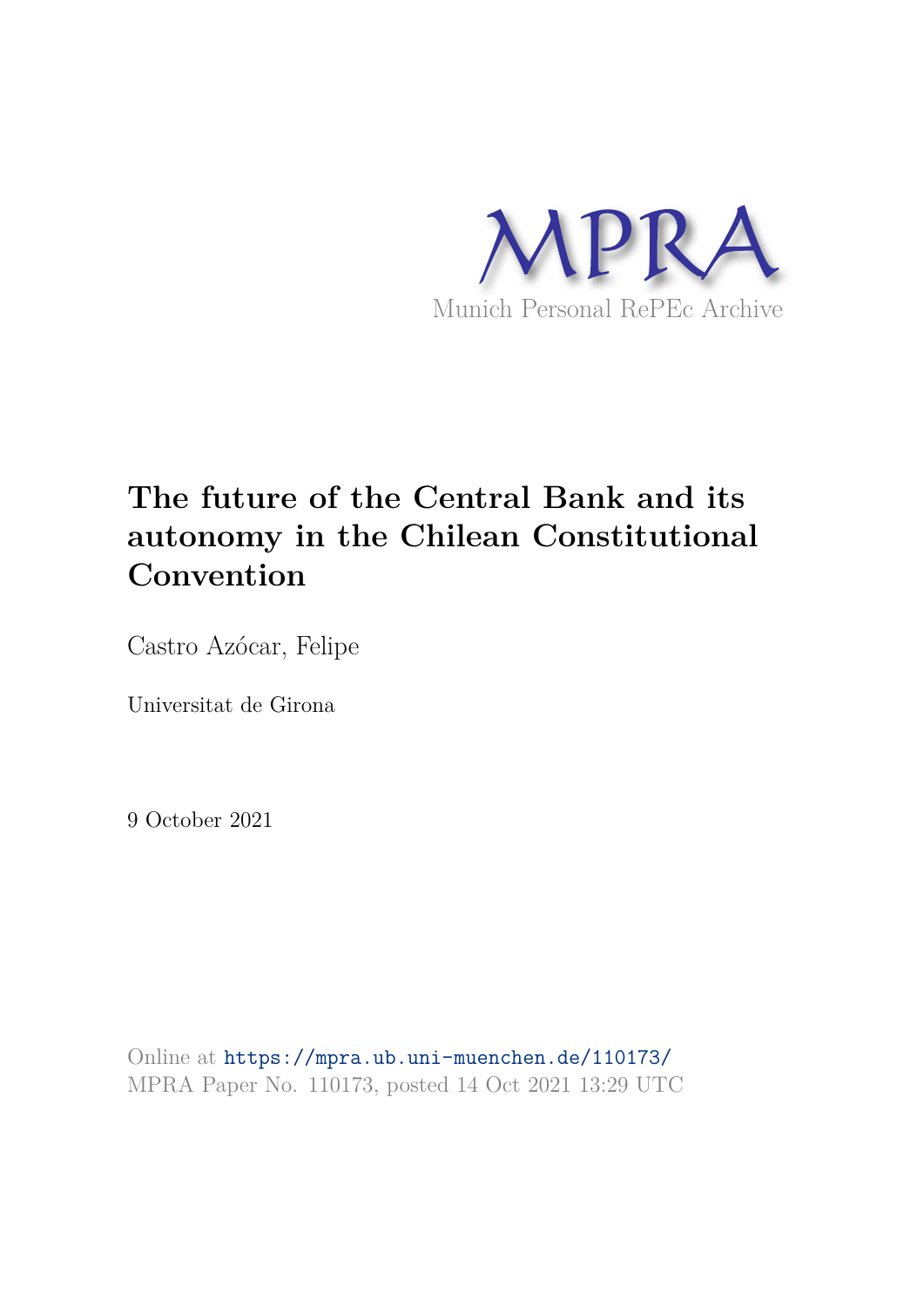# **The future of the Central Bank and its autonomy in the Chilean Constitutional Convention**

Felipe Castro Azócar\*

**Abstract:** Regarding the discussion on a New Constitution in Chile, the debate on the autonomy of the Central Bank has polarized: Some consider it fundamental for macroeconomic balances, and others question it as an "authoritarian enclave". Should the Constitution settle this issue? It will be seen that it is not so much what it says on paper that matters, but how the autonomy and independence of the Central Bank are articulated in the reality.

**Keywords:** Constitutional autonomy, Central Bank autonomy, price stability, Chilean new constitution, economic policy.

#### **Introduction**

Among the variety of issues raised by constituent candidates, political analysts, and other actors regarding the Constitutional Convention, one that has caused controversy is that of the autonomy and objectives of the Central Bank.

Despite the importance and interest of the discussion in this area, the debate has tended to polarize: Some see in the Bank's constitutional autonomy the "Holy Grail" of solutions to macro problems, and those who see in it nothing more than an "authoritarian enclave". This controversy has been turning into a technical discussion on how to implement the eventual changes, which has simplified the real complexity hidden in this discussion, not considering imperative aspects to be considered, such as the important current context of political transformation and the economic and social effects of the Covid-19 pandemic.

<sup>\*</sup> Ph.D. student in Economics (University of Girona, Catalonia), Master in Economic Analysis of Law (Complutense of Madrid University, Spain), Bachelor of Laws (Finis Terrae University, Chile). Member of the Economic Analysis Research Group (Department of Economics, University of Girona, Catalonia).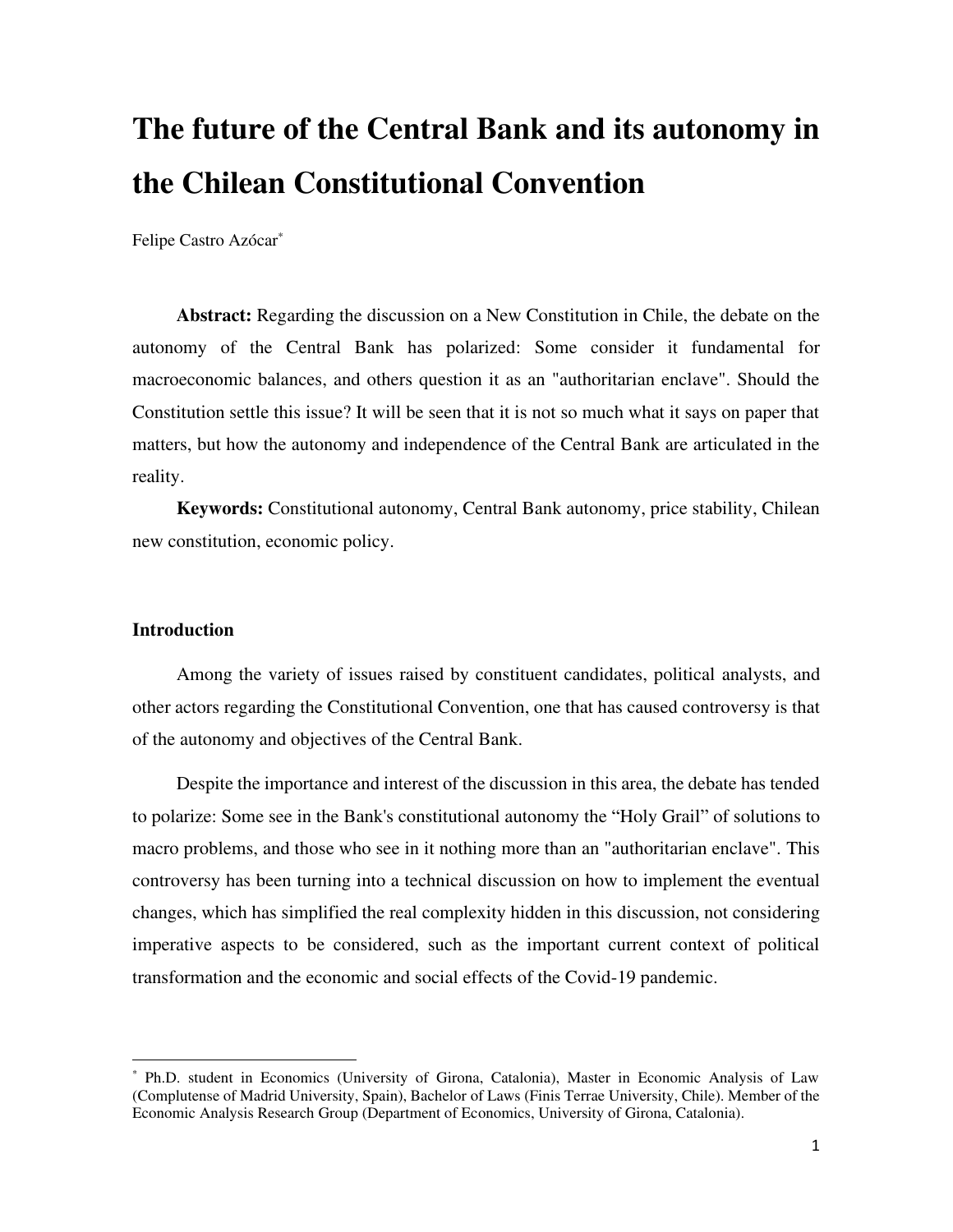#### **Should the Constitution regulate the Central Bank? Notes on its autonomy**

During the last decades, there has been a large amount of literature on the variable "independence" of central banks and its relationship with certain economic policy objectives such as inflation<sup>1</sup>. The most orthodox economic doctrine identifies a direct relationship between central bank independence and price stability (Alesina & Summers, 1993), which is why it has been suggested that there is no room for discussion on this point. However, in recent years, increasingly sophisticated econometric instruments and models have challenged the recognition of "independence" as an isolated variable that can be understood (and sustained) on its own (Campillo & Miron, 1997).

The discussion on legal autonomy has had a similar evolution. It has been suggested in the literature that central bank autonomy has no small effect on a country's macroeconomy, especially in the control of inflation (García, 2019). However, legal-constitutional (including legal) autonomy does not necessarily mean effective or de facto autonomy, and here is the big caveat of the question. The effective autonomy of a central bank does not arise instantaneously from the simple recognition of its autonomy by a legal system but depends on multiple factors such as the political stability of a country, the financial market (Posen, 1995) and even existing inequality (Dolmas et al., 2000). Hence, it is difficult to establish a clear correlation between independence (or autonomy in the Chilean case) and monetary and inflationary stability. In other words,  $de$  *jure* independence<sup>2</sup> alone can hardly be an explanatory variable for good macroeconomic or monetary performance specifically.

Economic intuition suggests that the more *de jure* independent central banks are, the lower inflation will be in countries, but in an empirical paper, Gutiérrez (2003), shows that there is not much support for this theory "when studying the relationship between de jure central bank independence and inflationary outcomes in developing countries". One of the possible reasons for this result could be the importance of variables such as the rule of law and adherence to regulations that do exist in developed countries, among others already mentioned.

<sup>&</sup>lt;sup>1</sup> See, for example, Mankiw (2015) and Samuelson & Nordhaus (2009), general textbooks on Economics, as well as ones to be cited in this article.

<sup>2</sup> The exclusive legal recognition, which is put to something *de facto* (or effective) that translates into a real situation.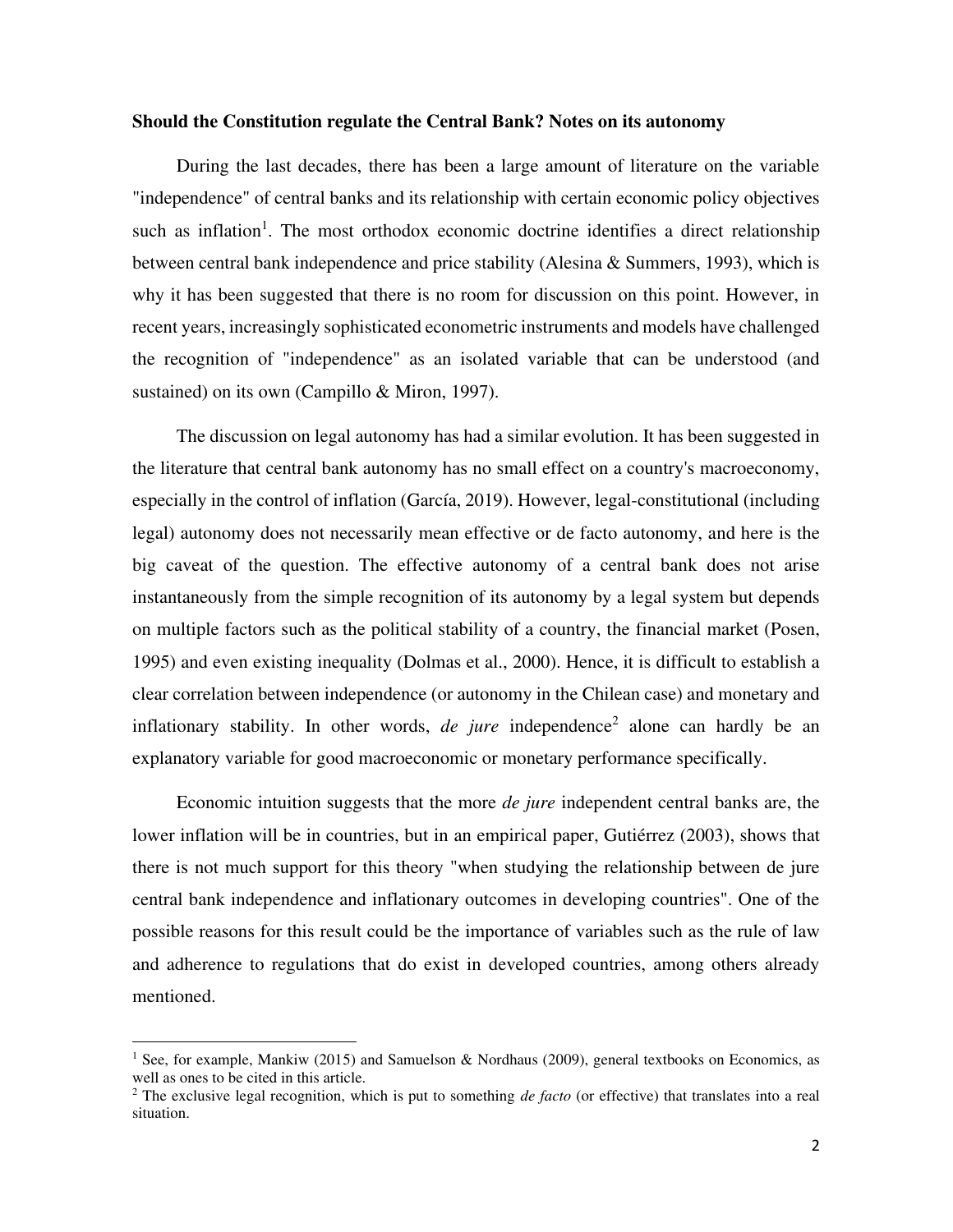

**Figure I. Percentage of the annual CPI in Chile** 

Prepared by the author with data from the World Bank (2021).

Figure 1 shows how inflation in Chile began a strong downward trend in the 1990s and remained stable during the last decade. The most repeated explanations for this phenomenon are since the Central Bank's Organic Law<sup>3</sup> had entered into force a year earlier, and although it is a variable to consider, it would be a mistake to give it explanatory power in isolation, since during that time there was also a strong political, institutional, and international economic relations transformation, which is also (as mentioned) significant. There may be a spurious correlation or even no significant correlation at all.

As Rosende (1997) explains, the legal recognition of the Central Bank's independence is still important, since it allows the objectives of the Central Bank to have a longer-term vision (or State and not government commitments, recalling the classic problem in economics known as the time inconsistency of policy<sup>4</sup>). Successful comparative experiences give strength to this idea, as is the case of Switzerland, the United States, Germany today and before the transfer of the Bundesbank to the European Central Bank, and Italy and Spain after the creation and subjugation of this organization.

However, this does not mean that everything can be discussed, especially given the interesting arguments that question the independence of central banks based on democratic

<sup>3</sup> Chilean Law No. 18,840.

<sup>&</sup>lt;sup>4</sup> This problem is related to the fact that decisions that seem to be more efficient at a given moment may not be so in the future. Those in charge of economic policy may announce in advance the policy they will carry out, influencing the expectations of economic agents and their decision-making, and they may not keep their word.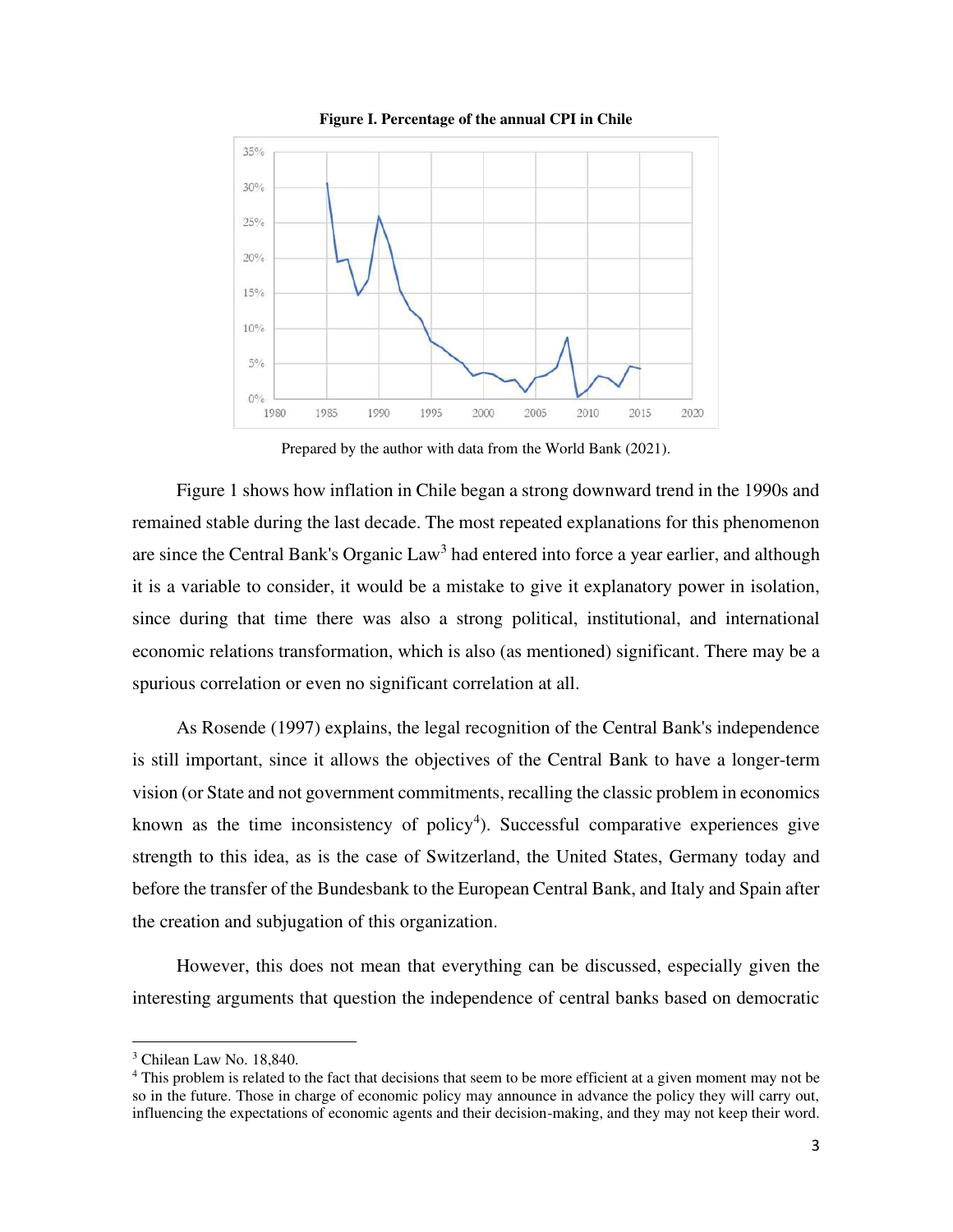control (which is a potential source of positive externalities). But for such a discussion it is important, once again, to differentiate between *de jure* and *de facto* independence or autonomy. Taking this distinction into account, it would not seem necessary to deprive the institution under consideration in this article of its legal autonomy; it would even suffice to rethink the debate and evaluate the need for the role of the central bank to be regulated at the constitutional level or simply at the legal level. Indeed, the current legislation (both constitutional and that found in Law No. 18,840) does not preclude the fact that there may be some sort of political control or influence over the Central Bank. Madariaga (2020) is right when he points out "that traditionally there has been a preference for advisors who lean towards a certain economic orthodoxy"; but it is no less true that nothing prevents a circumstantial majority from deciding to appoint heterodox economists.

Going further, the powers of the Minister of Finance, recognized by the organic law, such as attending the meetings of the Central Bank Council with the right to speak, proposing the adoption of certain resolutions, and suspending the application of a resolution or resolution adopted at a meeting, should not be ignored<sup>5</sup>. All these powers leave room for a government of the day to be able to interfere in the central bank (although they may seem insufficient, this is not a bad thing).

There have also been questions about the Central Bank's inflation-control objective. It has been argued that it responds to economic orthodoxy and that it is too conservative. Along these lines, it has been suggested that the Central Bank should consider objectives of protection and promotion of employment. Contrary to all this, in the first place, it is false that the Central Bank has only an inflation target (its duty is not only to watch over the stability of the currency, but also to watch over financial stability), and it is also false that it is conservative (just look at the inflation target of the European Central Bank, which is 2% per year<sup>6</sup>, as opposed to the Chilean Central Bank, which has a target of  $3\%$ <sup>7</sup>).

Secondly, as de Gregorio (2006) argues, having an inflation target does not mean that the costs of unemployment are not considered, since it is not always intended to be achieved

<sup>5</sup> Law No. 18,840. Article 19.

<sup>&</sup>lt;sup>6</sup> See[: https://www.ecb.europa.eu/ecb/tasks/monpol/html/index.en.html.](https://www.ecb.europa.eu/ecb/tasks/monpol/html/index.en.html)

<sup>&</sup>lt;sup>7</sup> See[: https://www.bcentral.cl/web/banco-central/el-banco/gobierno-corporativo/funciones-del-banco.](https://www.bcentral.cl/web/banco-central/el-banco/gobierno-corporativo/funciones-del-banco)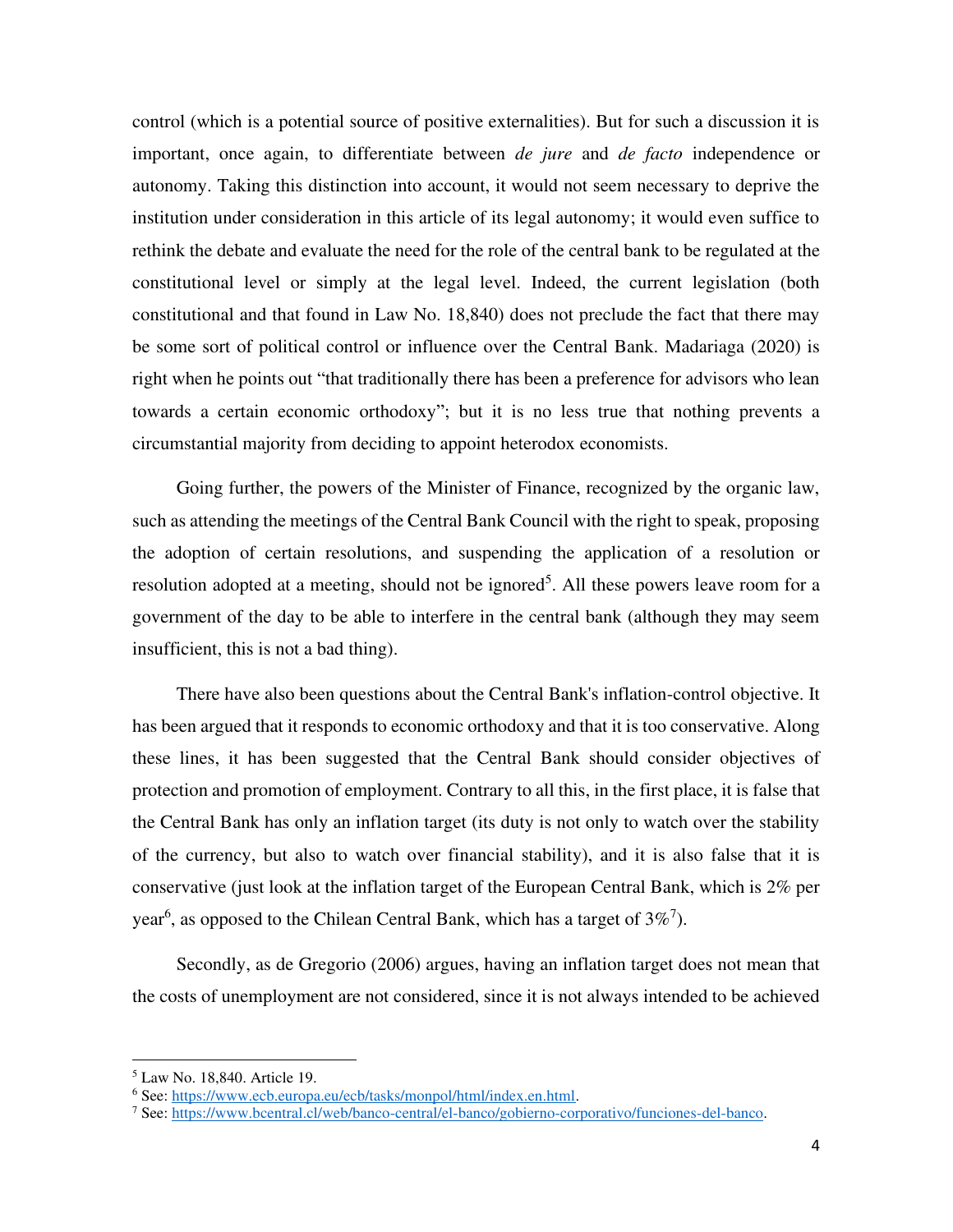as it is not indifferent to the economic cycle (a matter that depends on the economic policymakers). The author adds that "the advantage of specifying the objective of macroeconomic stability in terms of an inflation target avoids the disadvantages of defining two objectives that could be incoherent", especially since it is difficult to know the product of full employment, which could lead to a trend of acceleration or deceleration of inflation depending on the estimation of that product. All in all, what is striking for the public conversation and the work of the Convention would be to state positions on how this economic policy objective is pursued, whether by obeying fixed rules or discretionarily, or by adopting an active or passive role depending on the circumstances, specifically in times of economic crisis due to extraordinary events or to the economic cycle itself.

The above requires attention in consideration of two issues: i) The presence in Chile of a radically more disaggregated political landscape than in the 90′ and early 2000′, and ii) The greater demands of public spending to face the crisis produced by Covid-19. The former for reasons already mentioned, such as problems of political stability and governance that constitute an explanatory variable of *de facto* autonomy, while the latter since public debt and deficits can encourage an aggressively expansive monetary policy, generating inflation. This is the result of the apparent lightness with which some countries take fiscal policy and the lack of awareness of its effects on the time horizon<sup>8</sup>, added to the public debt purchase programs that the main central banks have implemented because of the financial crisis.

Thus, it is necessary to abandon the dogma of *de jure* independence of central banks as the solution to all macroeconomic problems (as this generates a vice that impoverishes the deliberative exercise). Efforts should be made to ensure that this independence is *de facto*, opening the possibility of studying other complementary mechanisms to guarantee it. In this sense, as mentioned above, it would be appropriate to discuss whether it is necessary to incorporate the Central Bank in the Constitution or whether it would be sufficient to give it a merely legal status since both ways could ensure effective independence. Examples of this case are the Federal Reserve of the United States, the Reserve Bank of New Zealand, the

<sup>&</sup>lt;sup>8</sup> Such is the case of Argentina and European Union countries such as Spain, Portugal, Greece, France, and Italy, which have public debt close to or above 100% of GDP (International Monetary Fund, 2019).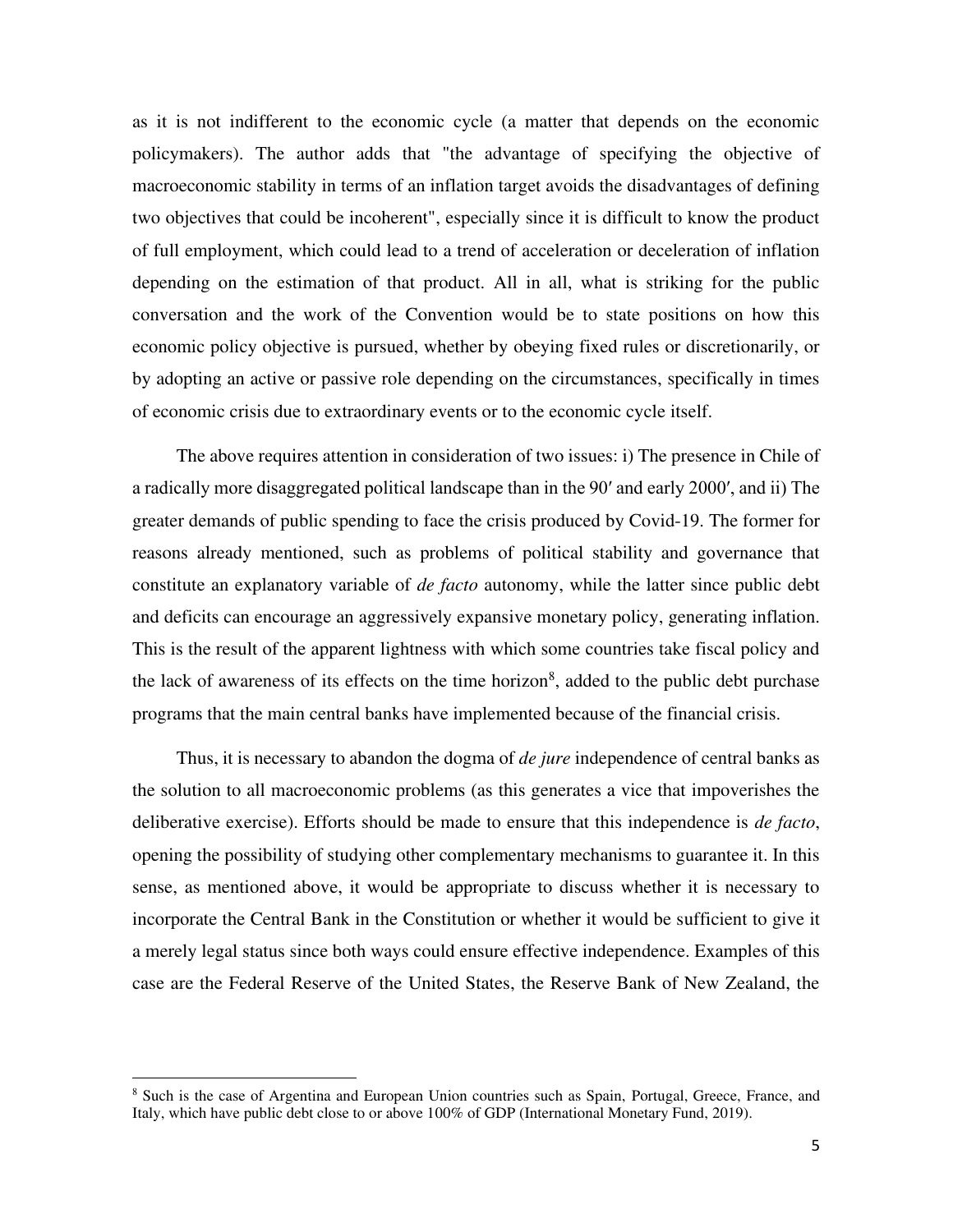Bank of Canada, and the Bank of England, which, although they do not have constitutional autonomy, would be difficult to discuss their effective autonomy.

It also seems advisable to consider positions concerning the design of the economic policy setting for which the agency is responsible. These designs could be based on fixed rules or discretionarily, and it would be desirable to find a meeting point (or moderation) because formal institutions coexist with situations that may become extraordinary, although they must enjoy stability in any case. From this point of view, it could be considered, among other things, that the Central Bank should make its inflation target more flexible, or that it should follow rules like those of the Bank of England, where the definition of the inflation target is determined by the government of the day, but it is the Bank which autonomously defines its monetary policy to achieve this goal<sup>9</sup>. However, they must be the essential elements that the Convention should contemplate to address this issue.

### **Conclusions**

Economic policy is managed in an uncertain world, and discretion indeed gives flexibility to better respond to unforeseen events. But given the political business cycle and the economic challenges brought about by the Covid-19 crisis, limited discretion would be the perfect balance between a wide margin of action and a strong framework to avoid the capture of the Central Bank by political power, which can have undesirable economic effects.

#### **Bibliography**

Alesina, Alberto & Summers, Lawrence H. (1993). "Central Bank Independence and Macroeconomic Performance: Some Comparative Evidence". *Journal of Money, Credit, and Banking*, Vol. 25, No. 2 (May). pp. 151-162.

<sup>&</sup>lt;sup>9</sup> See[: https://www.bankofengland.co.uk/monetary-policy/inflation.](https://www.bankofengland.co.uk/monetary-policy/inflation)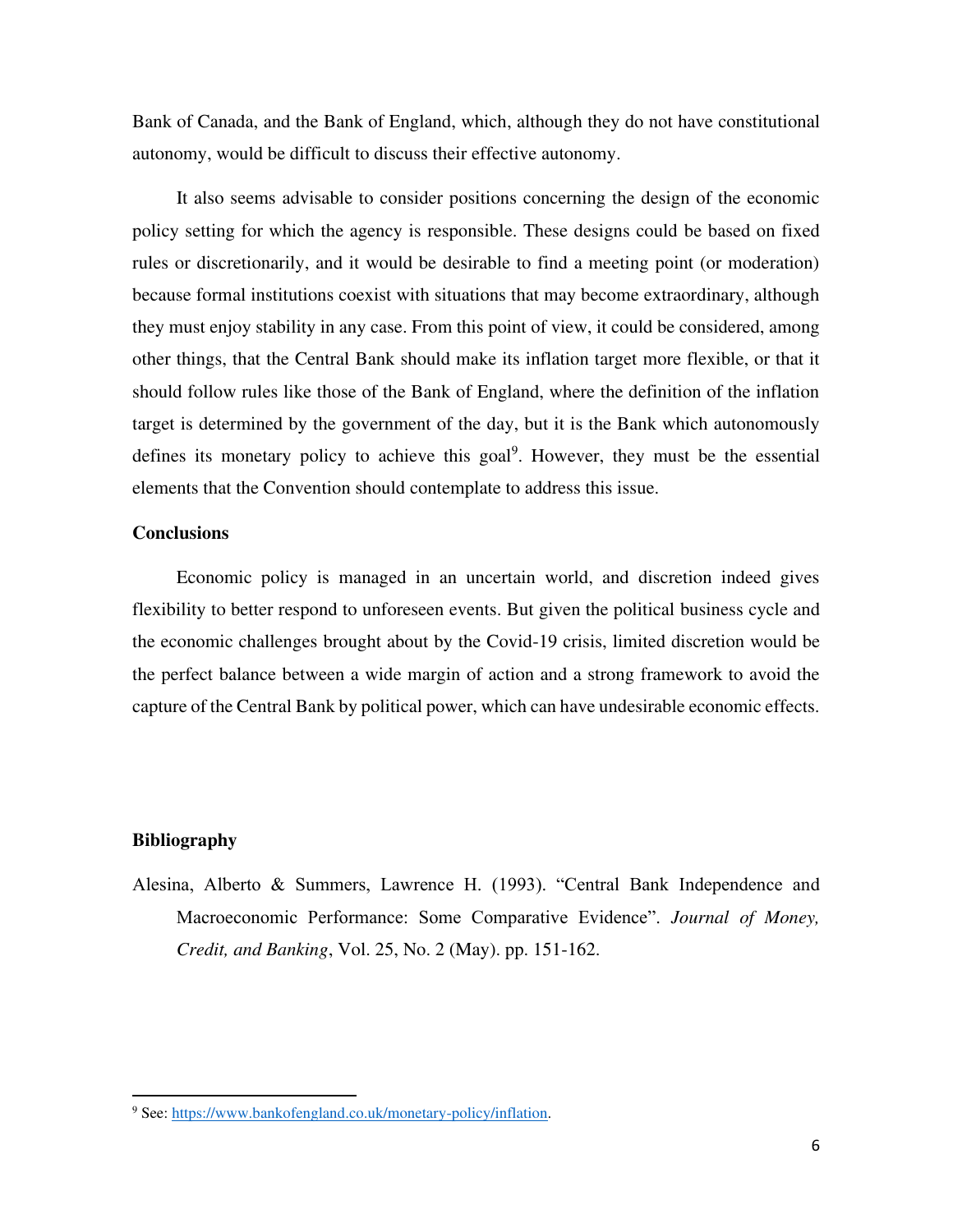- Campillo, Marta & Miron, Jeffrey A. (1997). "Why Does Inflation Differ across Countries?". En Romer, Christina D. & Romer, David H. (comps.), *Reducing Inflation: Motivation and Strategy*. Chicago: University of Chicago Press. pp. 335-362.
- de Gregorio, José (2006). "Metas de inflación y objetivo de pleno empleo". *Revista Economía Chilena*, Vol. 9, No. 2 (Aug). pp. 5-13.
- Dolmas, Jim et al. (2000). "Inequality, Inflation, and Central Bank Independence". *The Canadian Journal of Economics / Revue canadienne d'Economique*, Vol. 33, No. 1 (Feb). pp. 271-287.
- García, Macarena (2019). "Autonomía del Banco Central de Chile". *Serie Informe Económico*, Libertad y Desarrollo, 281.
- Gutiérrez, Eva (2003). "Inflation Performance and Constitutional Central Bank Independence: Evidence from Latin America and the Caribbean". *IMF Working Papers* 2003/053, International Monetary Fund.
- International Monetary Fund (2019). Central Government Debt. Available on: [https://www.imf.org/external/datamapper/CG\\_DEBT\\_GDP@GDD.](https://www.imf.org/external/datamapper/CG_DEBT_GDP@GDD)
- Madariaga, Aldo (2020). "Necesitamos hacer crecer la caja de herramientas". *Ciper/Académico*, Ciper Chile. Available on: [https://www.ciperchile.cl/2020/04/14/necesitamos-hacer-crecer-la-caja-de](https://www.ciperchile.cl/2020/04/14/necesitamos-hacer-crecer-la-caja-de-herramientas/)[herramientas/.](https://www.ciperchile.cl/2020/04/14/necesitamos-hacer-crecer-la-caja-de-herramientas/)
- Mankiw, Gregory (2015). *Macroeconomics*. 9th edition. New York: Worth Publishers. pp. 608.
- Posen, Adam S. (1995). "Declarations Are Not Enough: Financial Sector Sources of Central Bank Independence". *NBER Macroeconomics Annual*, Vol. 10. pp. 253-274.
- Rosende, Francisco (1997). "La autonomía del Banco Central una vez más". *Cuadernos de Economía*, Year 34, No. 101. pp. 3-25.
- Samuelson, Paul A. & Nordhaus, William D. (2009). *Economics*. 19th edition. New York: McGraw-Hill. pp. 744.